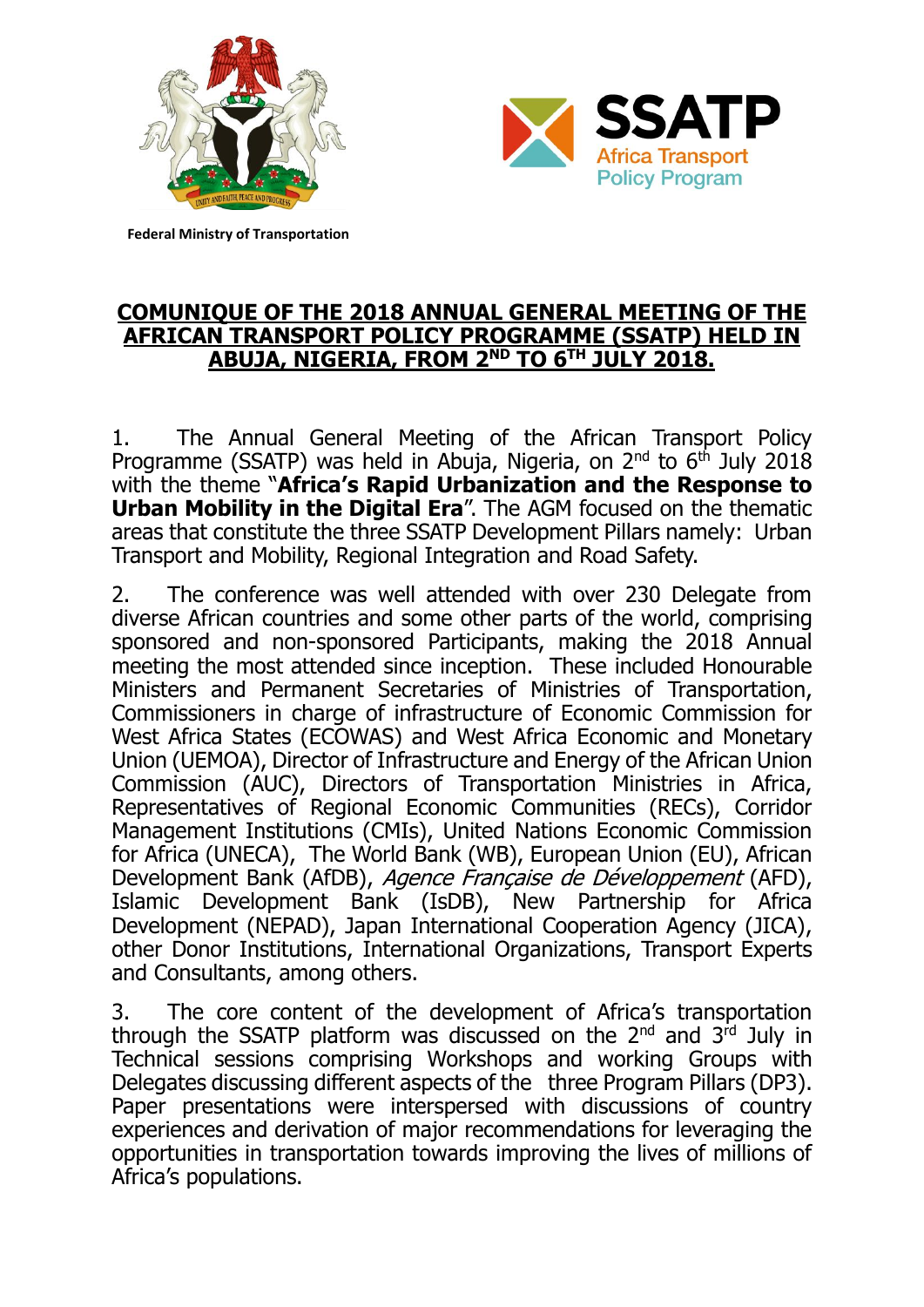



**Federal Ministry of Transportation**

4. The Plenary Session of the Annual meeting aimed at sharing experiences and learning from practices was held on Wednesday 4<sup>th</sup> July and was declared open by the Permanent Secretary, Federal Ministry of Transportation Nigeria, Mr. Sabiu Zakari. Critical papers and studies from Experts, CMIs and RECs were presented alongside shared experiences on best practices. Lessons learnt from country – cases were discussed with proffered recommendation tendered at the sessions. A panel discussion was organized on how to bridge North Africa and Sub Saharan Africa-Morocco perspective and the role of the transport sector. Panelists included Minister of Transportation of Morocco, Minister of Transportation of Cameroon and the Head of the Transport Policy Unit of the African Development Bank. The Panel was chaired by the Minister of Roads and Bridges of South Sudan. There was also a press briefing session with officials of World Bank /SSATP and the Federal Ministry of transportation responding to questions fielded by the press.

5. Thursday July  $5<sup>th</sup>$  featured the Session on the launch of the African Network of Legislators for Road Safety advocacy. It was attended by Parliamentarians from Benin, Tanzania, Uganda, Senegal, Cameroon, Ghana and Members of the Legislature in attendance at the Annual meeting. This is a great initiative that will raise awareness and responsibilities of country's legislatures to address road safety issues and advance the road safety agenda. It also featured Parallel Sessions on the three pillars of the SSATP. An interactive session among RECs and DPs to discuss ways and means to foster coordination of programs among and across RECs, strengthen the African Corridor Management Alliance (ACMA), reinforce the role of the chairperson of the REC TCC and conduct transport regulatory framework reforms in West and Central Africa was also held. The session co-organized with AFD on the theme "Towards an Open & Collaborative Digital Platform to Improve African Urban Public Transport" and which presented the importance of technology and innovation in urban mobility was very relevant for our countries. Finally, the meeting with the AfDB was also a significant addition to the various options for the two Institutions to coordinate programs and projects, as well as sector strategies and policies. The day ended with a Gala dinner hosted by the Federal Ministry of Transportation.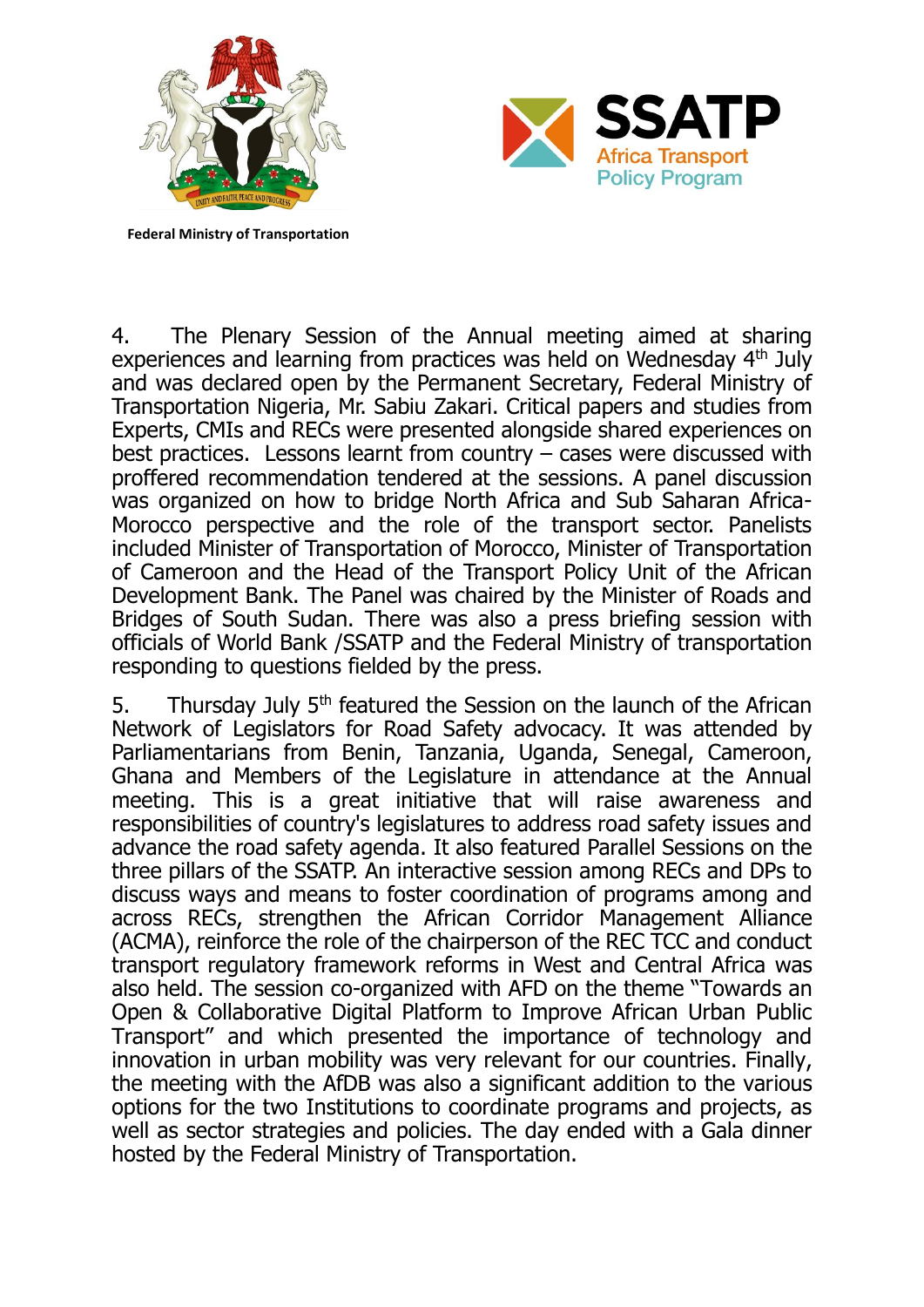



**Federal Ministry of Transportation**

6. Friday  $6<sup>th</sup>$  July was the last day of the conference and the main event was the Annual General Meeting attended by the Secretary to the Government of the Federation (Nigeria SGF), who represented the Vice President of Nigeria. Also in attendance were Ministers present at the Conference, Officials of African Union Commission, Officials of the World Bank and SSATP, Officials of Donor Agencies, Senior officials of 7 RECs, Delegates from 31 member-countries, Universities and Academics, and representative of Donors. The AGM was declared open by Nigeria's SGF. The session featured a Ministerial Panel on the conference theme. Panelists comprised Ministers of Transportation from Ghana, Liberia, Morocco, Senegal, Sierra Leone and Professor Jacqueline Klopp from Columbia University. The Panel was chaired by the State Minister of Aviation (Nigeria) and moderator was Mr. Alioune Badiane, former Director of UN Habitat and President of the Urban ThinkTank Africa -TUTTA.

7. Discussions were drawn from the major issues presented at the respective Parallel sessions and Plenary. The challenges facing Africa and on Sustainable Urban Mobility was pivotal with major suggestions made by the respective Ministers and Experts. The session was immediately followed by a Press briefing.

8. The afternoon, the Program Manager presented the 2017 annual report which summarizes the key activities implemented during that calendar year. Pillar Leaders also presented to the audience the key takeaways and lessons for the Continent stemming from the various thematic side events. The annual report was adopted by the AGM. Finally, the AGM has approved the African Union of Public Transports (Union Africaine des Transports Publics-UATP) as a new SSATP member. UATP is a continental organization of transport professionals from both Public and Private Sectors.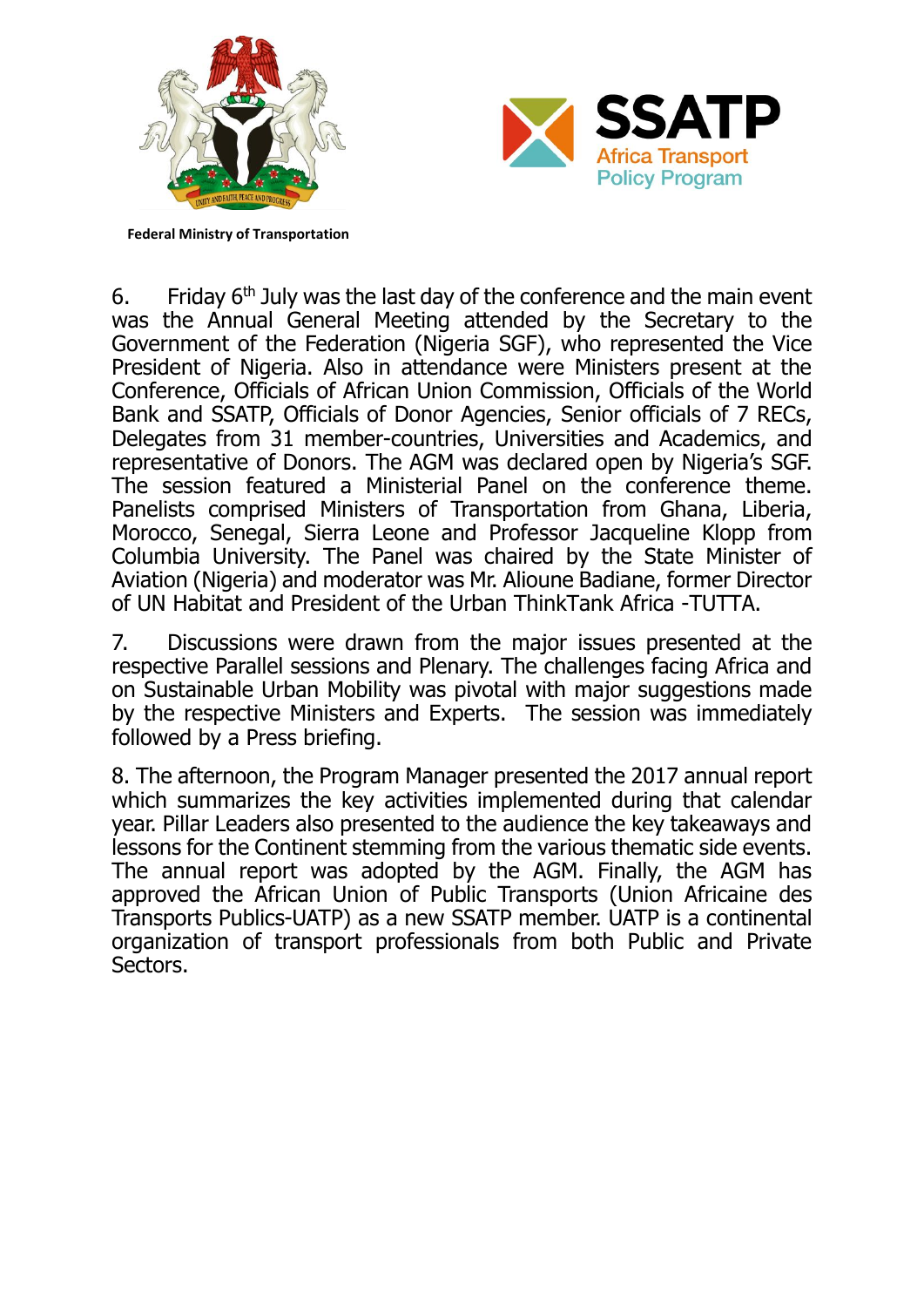



**Federal Ministry of Transportation**

# **RESOLUTIONS**:

### **The meeting resolved that:**

- i) The SSATP be commended for its lead role in making outstanding contribution into transportation policies and capacity development in Africa in its 31 years of existence.
- ii) It is pertinent for Africa to leverage on historical trade routes to develop Inter-African connectivity and trade.
- iii) Regional Economic Communities (RECs) and Partners should consider supporting multilateral platforms under harmonized policy, institutional, regulatory and legal frameworks, in order to achieve continental Integration as envisaged by the African Union Commission.
- iv) The SSATP needs to conduct more Studies on planning methodologies which would develop Concept Notes for sustainable transportation development in the African cities.
- v) It is imperative for Member countries to establish new governance structure for the cities and observatories to monitor aspects of transportation, in order to address sustainable transport development in Africa. Transport Authorities are now a prerequisite to that effect.
- vi) Member Countries need to consider the adoption of digital/ICT methods in order to address the management challenges emanating from corridors, urban mobility and road safety issues in the Continent.
- vii) Member countries agreed that data management is "sine qua non" condition for proper management of road safety and on a minimum set of indicators to monitor performance.
- viii) Member countries agreed to set up the road safety regional observatories. The formal launch will take place at the first African Ministerial meeting on Road safety in Marrakech to be held on November 13-15, 2018.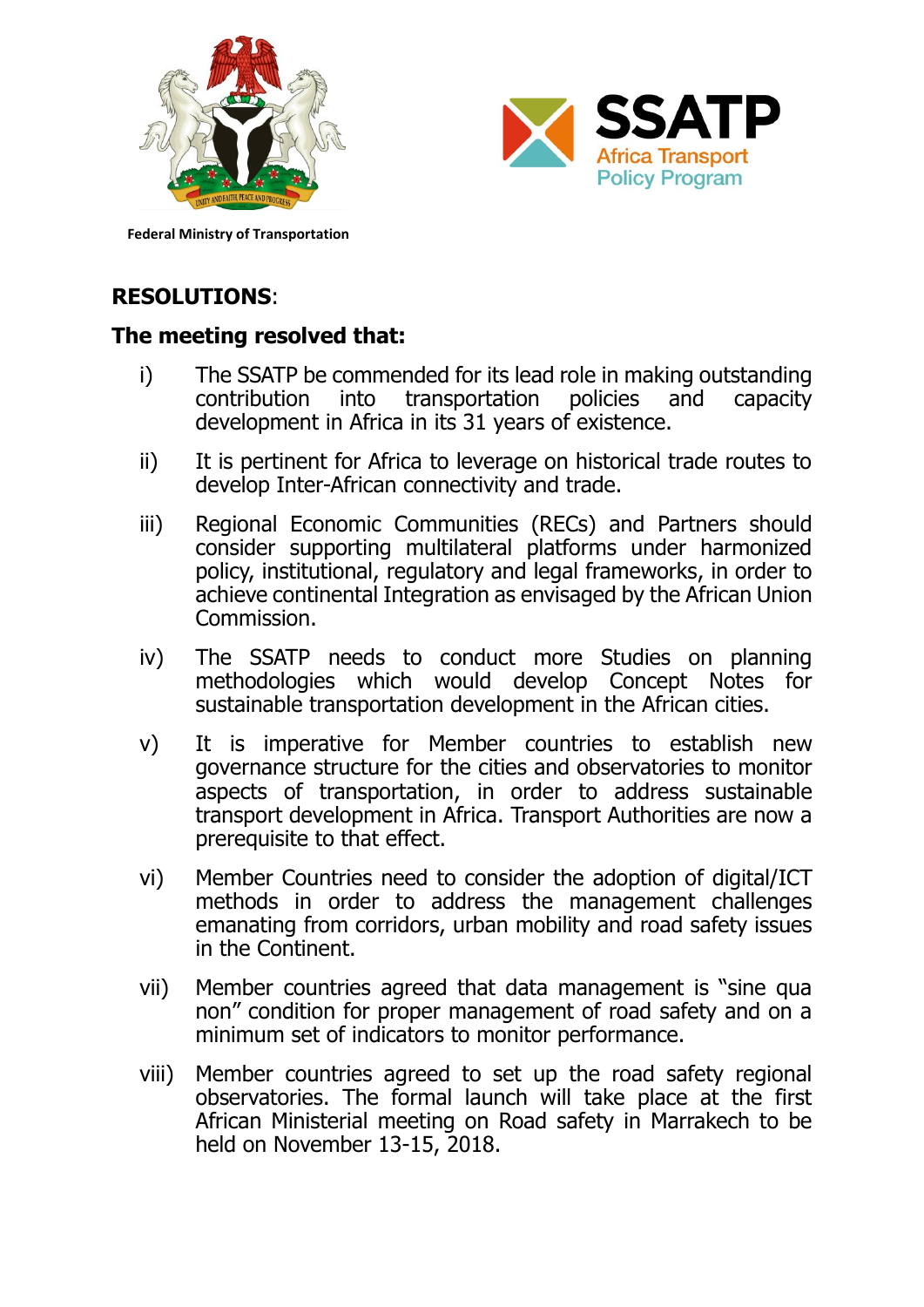



**Federal Ministry of Transportation**

ix) Member countries have launched the African Network of Legislators for Road safety advocacy and the process would be finalized in Marrakech in November 2018.

## **In addition:**

- x) Regional Economic Communities and Member States were urged to appreciate that the achievement of the Continental Free Trade Area requires that they set up a legal framework for their effective co-operation and coordination and work towards the harmonization of legal instruments, regulations and standards pertaining to the movement of goods, within and across RECs
- xi) Member States were urged to encourage the development of Economic clusters along the Corridors in order to stimulate local value chains and Small and Medium Scale Enterprises(SMEs) and provide for facilities such as Road side stations and Rest Stops.
- xii) Member States were urged to view Corridors as "living beings" and work toward the effective enforcement of vehicle weight management regulations to extend the life span of the roads.
- xiii) Member States were urged to encourage, to sign, ratify and implement the continental instruments such as the African Road Safety Charter, the African Maritime Charter and the Single African Air Transport Market (SAATM). Similarly, Member States and donors are invited to effectively implement the Intergovernmental Agreement on the harmonization of norms and standards of Trans-African Highways (TAH).

### **Also:**

- xiv) Participants advocated for robust REC TCC as the continental platform for policy dialogue on regional integration in order to contribute to the promotion of integrated Corridor development in Africa.
- xv) States that have not established Road Safety institutions were urged to do so in order to reduce road fatalities in Africa.